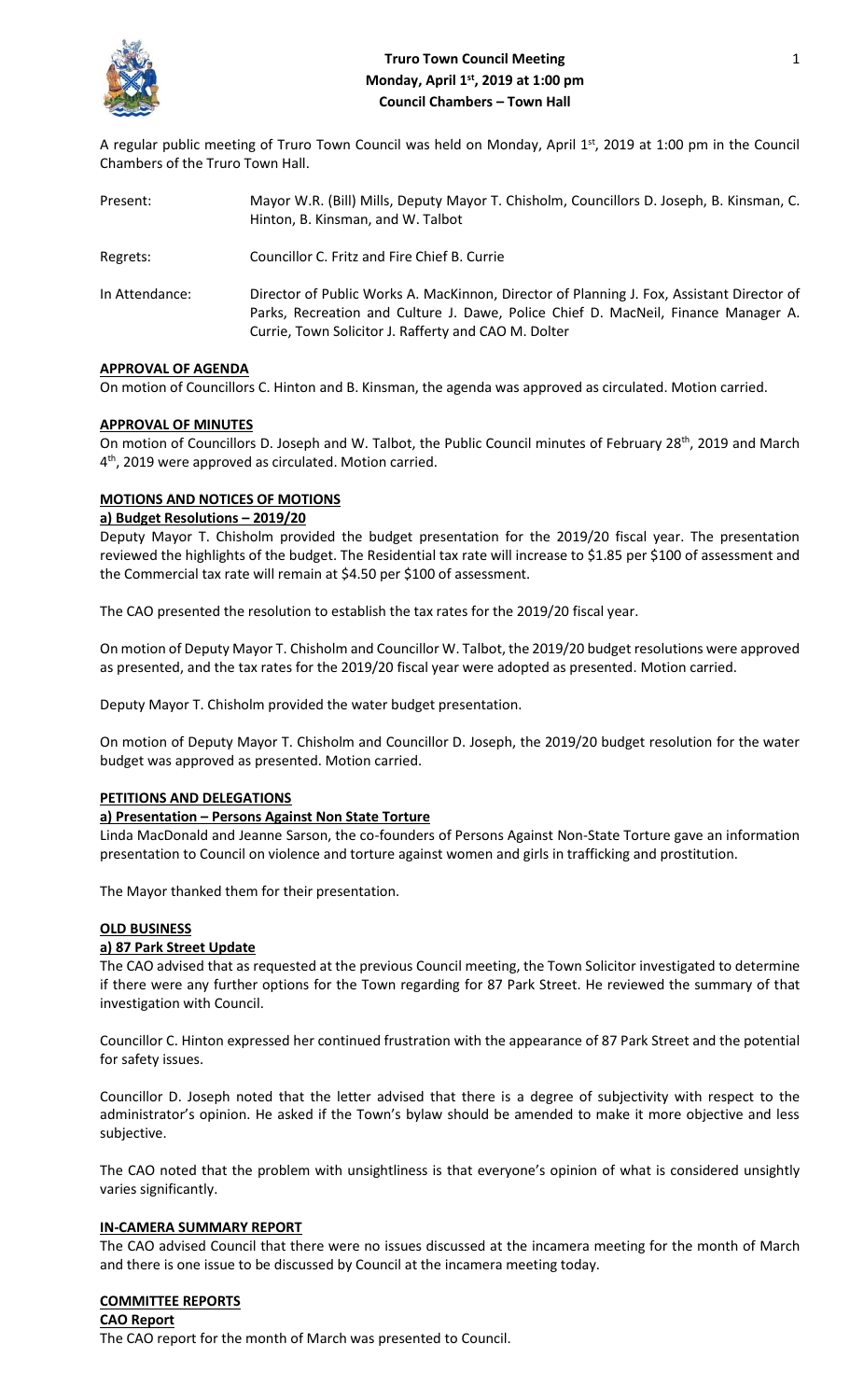On motion of Councillors W. Talbot and C. Hinton, it was moved that the CAO report for the month of March, 2019 be approved as presented. Motion carried.

### **Corporate Services Report**

The Corporate Services report for the month of March was presented to Council.

Councillor W. Talbot asked if there was a way for the Town to track the percentage of residents who apply for the low income tax rebate and who is eligible to apply.

The Finance Manager advised that the Town is not able to determine who is eligible to apply, but that the department does keep a list of each year's applicants and ensures they receive a copy of the application for the following year. Information on the rebate is also included in every tax bill, and available at the front counter of the Town Hall.

On motion of Deputy Mayor T. Chisholm and Councillor W. Talbot, it was moved that the Corporate Servicesreport for the month of March, 2019 be approved as presented. Motion carried.

## **Fire Report**

The Fire Report for the month of March was presented to Council.

On motion of Councillors D. Joseph and B. Kinsman, it was moved that the Fire Report for the month of March, 2019 be approved as presented. Motion carried.

#### **Planning and Development Report**

The Planning and Development report for the month of March was presented to Council.

On motion of Councillor C. Hinton and Deputy Mayor T. Chisholm, it was moved that the Planning and Development report for the month of March, 2019 be approved as presented. Motion carried.

#### **Police Report**

The Police Report for the month of March was presented to Council.

On motion of Councillors D. Joseph and W. Talbot, it was moved that the Police Report for the month of March, 2019 be accepted as presented. Motion carried.

### **Public Works Report**

The Public Works report for the month of March was presented to Council.

Councillor D. Joseph noted that the south side of Munroe Street is badly eroded and asked the Public Works department to investigate.

The Director of Public Works advised that he would look into the condition of Munroe Street.

On motion of Councillors C. Hinton and D. Joseph, it was moved that the Public Works Report for the month of March, 2019 be accepted as presented. Motion carried.

#### **Parks, Recreation and Culture Report**

The Parks, Recreation and Culture Report for the month of March was presented to Council.

On motion of Councillors C. Hinton and W. Talbot, June 23<sup>rd</sup>, 2019 was declared International Picnic Day in Truro. Motion carried.

On motion of Councillor B. Kinsman and Deputy Mayor T. Chisholm, it was moved that the Parks, Recreation and Culture Report for the month of March, 2019 be accepted as presented. Motion carried.

### **QUESTIONS BY MEMBERS**

Councillor C. Hinton advised that she understands that some residents are only able to transport their groceries home by shopping cart, but that there seemed to be a lot of shopping carts randomly throughout Town and asked if the Town could do anything about this. She also noted that some of the clothing donation bin locations were unsightly with piles and bags of items.

Councillor W. Talbot advised that he knows that the Superstore has a contractor who picks up shopping carts, and stated that he assumed the Sobeys store did as well. He stated that he would pass along the contact information to Councillor C. Hinton.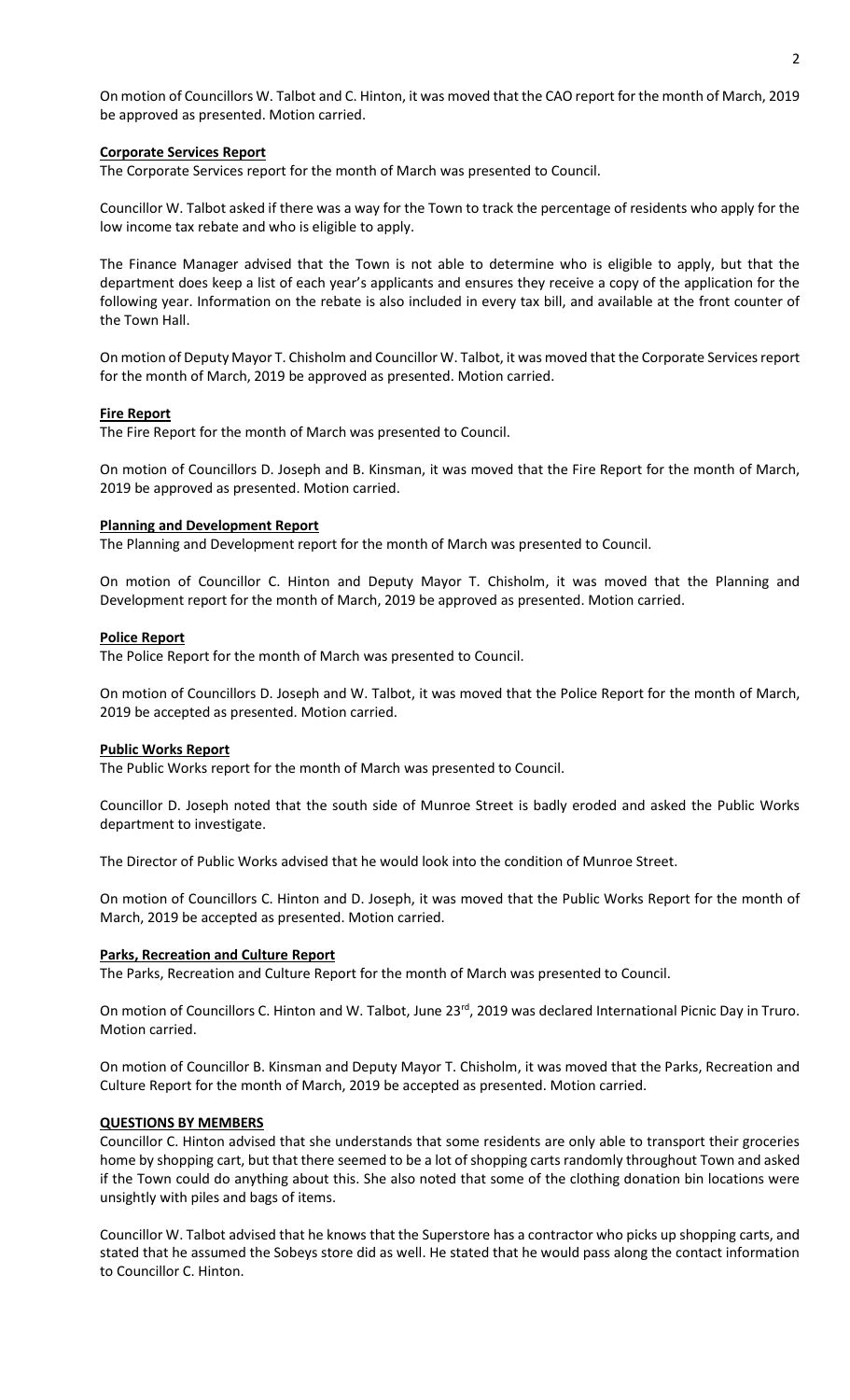The Director of Planning advised that the Town currently does not have any bylaws or conditions to impose regarding the pickup of the organizations responsible for the donation bins. He noted that this issue is a matter that is being looked into with the current review of the Solid Waste Bylaw.

Councillor D. Joseph noted that one third of the speeding tickets in the Police Report were from Marshland Drive. He asked if the mobile speed trailer could be placed on Marshland Drive to help monitor the speeding.

The Police Chief noted that it is difficult to utilize the mobile speed trailer during the winter months, but it could be set up soon on Marshland Drive.

Councillor D. Joseph stated that the brook that runs from behind John Ross's to just past the Sobeys store on Prince Street is quite full of litter and asked what steps could be taken to have it cleaned up.

The Director of Public Works advised that in the past, the Town has utilized its own staff, including summer students, to clean up the debris and usually waits until later in the summer when the water level is lower and therefore safer.

Deputy Mayor T. Chisholm advised that the condition of the sidewalk and side of the streets at the top of Young Street was very poor. He asked if there were any plans for repair.

The Director of Public Works advised that one of the capital projects that was approved in the budget is to repave that section of Young Street from Empire Loop to the landfill driveway and in the process of doing that, the shoulders of the street will be repaired.

Deputy Mayor T. Chisholm advised that he has had a few people mention the Town's sewer tax to him and wondered what it was for. He advised that the Town and County were ahead of the times and built a sewer treatment facility many years ago that now requires updates, which is where the sewer tax money goes. Deputy Mayor T. Chisholm noted that Cape Breton Regional Municipality would be spending hundreds of millions of dollars to build a facility, so the Town is lucky to already have an existing facility.

Councillor C. Hinton advised that she and Councillor D. Joseph will be holding a public meeting for Ward 3 in May, with details to follow in the next few weeks.

## **NEW BUSINESS**

## **a) Boiler Replacement – Public Works Building**

The CAO advised that the boiler system at the Public Works building located at 43 Glassey Avenue had an emergency purchase requirement for a new boiler replacement in the amount of \$50,538. As per the Spending Authority Policy, Council must approve by motion the emergency expenditure as it is an unbudgeted capital expenditure and in excess of \$10,000 as per the policy.

On motion of Councillor D. Joseph and Deputy Mayor T. Chisholm, the capital expenditure of \$50,538 for a boiler replacement at the Public Works building located at 43 Glassey Avenue was approved as presented. Motion carried.

## **b) Pre-Approval of Resolution of Debenture**

The CAO advised that Council had previously approved a Temporary Borrowing Resolution to refinance the balance of Loan 29-A-1 and 29-B-1 in the amounts of \$1,107,500 and \$1,650,000 respectively over a term of five years. The original loan balances were for multiple projects including the hospital building, the Rath Eastlink Community Centre, the Water Utility Dam and the Public Works building. The Municipal Finance Corporation requires Council to approve this resolution in order to give them the authority to borrow and go to market for the best interest rates, as long as the interest rate does not exceed that stated in the resolution.

On motion of Councillors D. Joseph and W. Talbot, the Resolution for Pre-Approval of Debenture issuance subject to interest rate for the refinancing of Loan 29-A-1 and 29-B-1 during the 2019 Spring and Fall Debenture process. Motion carried.

### **c) Capital Purchase – 2015 Dodge Charger**

The CAO advised that the Police department was presented with an opportunity to purchase a fully equipped 2015 Dodge Charger that was used previously as a demo vehicle. The approval for the purchase of this vehicle was not approve through the 2019-19 budget process; therefore Council must approve this purchase separately. Staff have recommended the purchase of this vehicle due to the fact that it is at a reduced cost and already fully equipped and would allow for cost savings as the purchase of a new police vehicle would be coming forward to Council in the near future. The funds to pay for the cost of the vehicle will be coming from the General Operating Budget.

On motion of Councillor W. Talbot and Deputy Mayor T. Chisholm, the purchase of the 2015 Dodge Charges for the Police department at a cost of \$20,000 plus applicable taxes was approved as presented. Motion carried.